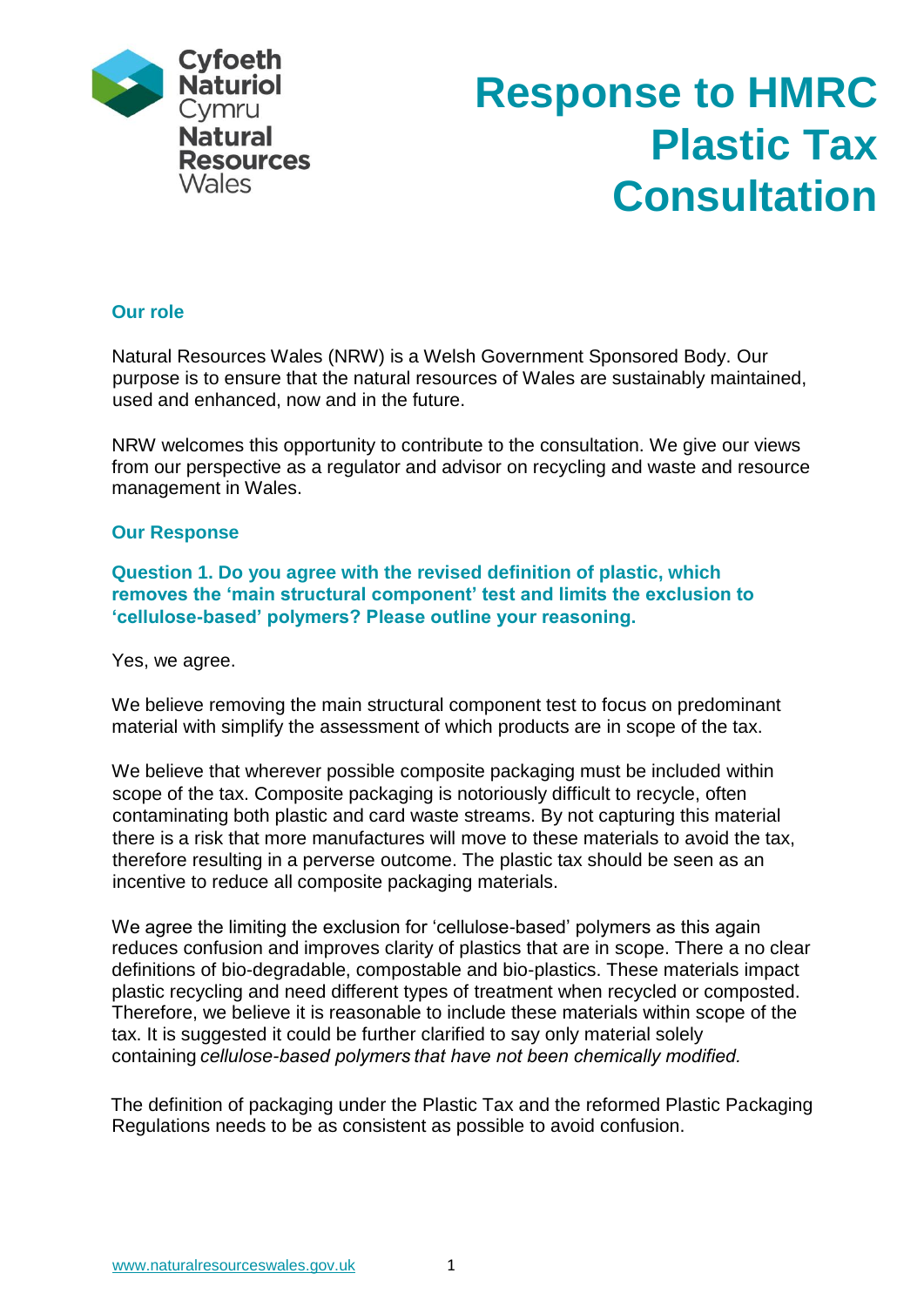#### **Question 2. Do you agree that packaging-type products that do not fulfil a packaging function until they are used by the end consumer should be included in the tax unless they are for longer term storage? Please outline your reasoning.**

Having a different definition from the Packaging Regulations may cause confusion for businesses falling under bother regimes. Consideration should be given to potential changes to the current Packaging Regulations definitions as part of the regulatory reform.

Under the current Packaging Regulations packaging items sold as products (e.g. cling-film and 'jiffy bags') may still pick up an obligation at the manufacturing and conversion stages so are not totally out of scope of the Regulations or obligations.

Other items that are classed as products when placed on the market that may need further consideration include;

- Packaging tapes 'celo-tape'
- Growbags bags the plastic 'bag' containing the compost
- Plastic envelopes  $-$  e.g. jiffy bags
- Plastic gift wrapping 'paper'
- Plastic disposable cups and trays
- Refuse sacks

If the ambition of the tax is to encourage recycled content in all plastic packaging then it could be considered to include all packaging items, including durable items used for longer term storage.

Plastic items that may need further consideration on if they were to be considered as long-term or durable storage could include;

- Plastic 'bags for life'
- Freezer / zip lock type bags
- Tupperware containers
- Coat hangers
- CD cases
- Power tool cases

# **Question 3. Do you have any observations on the government's proposed approach to excluding plastic packaging used to facilitate the transport of imported goods?**

In order to be ambitious, fair and consistent with UK transit packaging, it is suggested that imported transit packaging is not excluded.

Excluding imported transit packaging (around goods) would disadvantage UK manufacturers through giving an unfair advantage to imported goods.

Under the current Packaging Regulations obligated producers are required to report the quantity (material and weight) of transit packaging around imported goods and also declare if this is removed prior to passing the goods on not. Therefore, any importer obligated under the Packaging Regulations will have access to this information.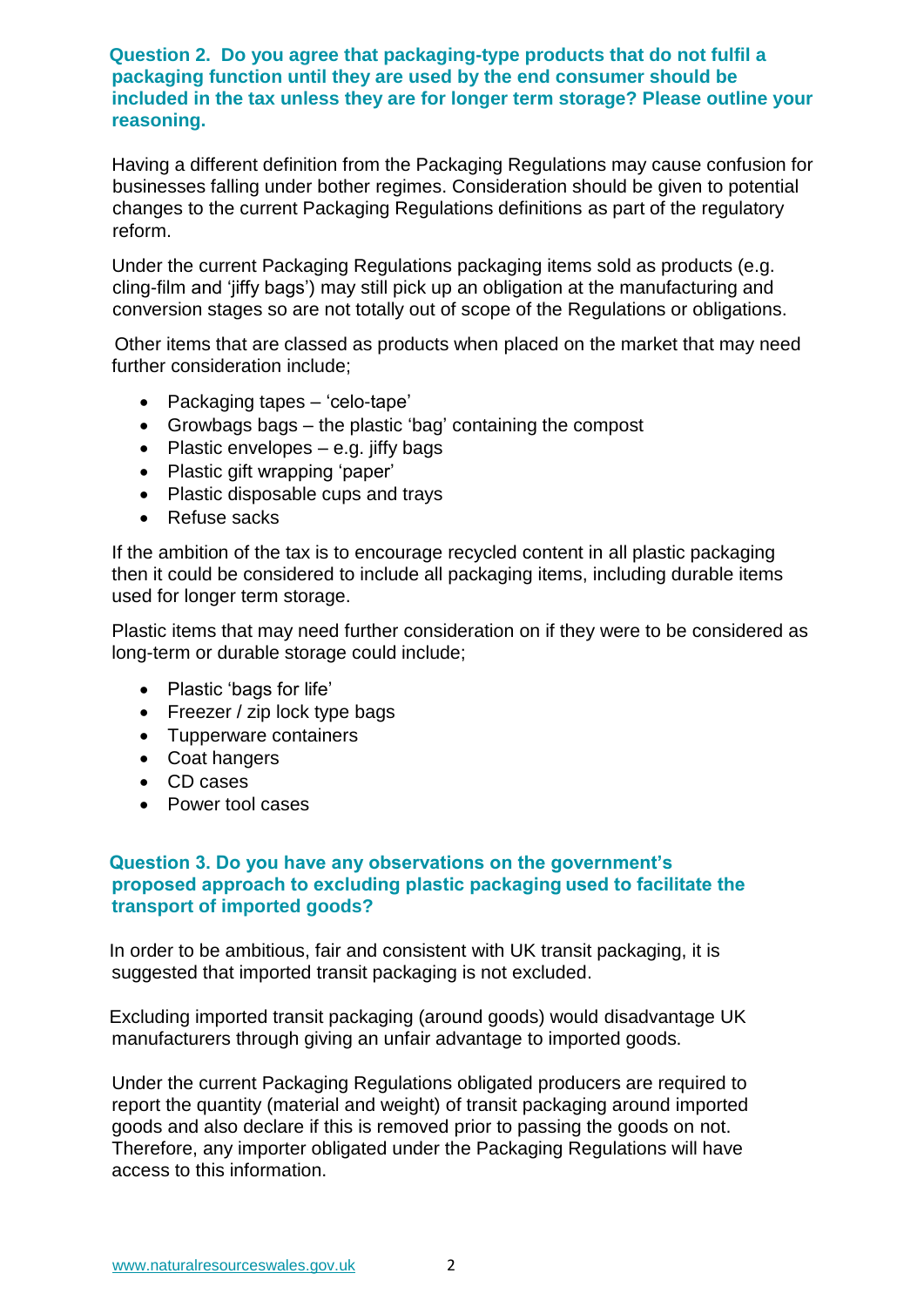There are various methods such as bill of materials (BOM), invoices, purchase requirements that enable importers to control and determine the transit package around imported goods.

The transit packaging around imported goods will typically end up as waste, and need to be appropriately treated, in the UK. Therefore, it is fair and proportionate to treat imported transit packaging around goods the same as UK transit packaging and imported packaging products.

As a net importer of goods imported transit packaging is a significant packaging waste stream in the UK. Including imported transit packaging in scope of the plastic tax will incentivise UK importers to work with suppliers to increase the recycled content of all plastic packaging they are responsible for and support the global recycling markets.

We recognise that from a regulatory perspective it may prove challenging for HMRC to monitor and determine how the recycled content information is accurately verified or corroborated as this will be reliant on declarations or evidence from overseas companies.

These requirements are likely to impact smaller businesses, especially those under the current de minimis of the Packaging Regulations who do not routinely capture their exact packaging weights. However, the de minimis is expected to change as part of the Packaging Regulation reforms.

#### **Question 4. Do you think it is feasible to provide evidence that packaging has been commissioned for use as immediate packaging for licensed human medicines at the time the tax is chargeable? If not, please explain why.**

Yes, we agree.

As with all packaging the producer of medicines should be able to determine the activities they carry out and the packaging that will be in contact with their products.

The specific requirements for packaging around medicines and high level of testing and assessment outlined in this consultation demonstrates that it should be feasible to identify packaging used for direct contact with licensed medicines.

As well as further consideration for packaging around medical devices 'immediate contact' medical packaging around medical equipment and material such as instruments, dressings, PPE etc may need to be considered.

#### **Question 6. Do you agree the proposed charging conditions will ensure that the UK manufacturer of plastic packaging is liable for the tax? If not, please explain why.**

Yes, we agree

This aligns with the definition of packaging converter under the current Packaging Regulations.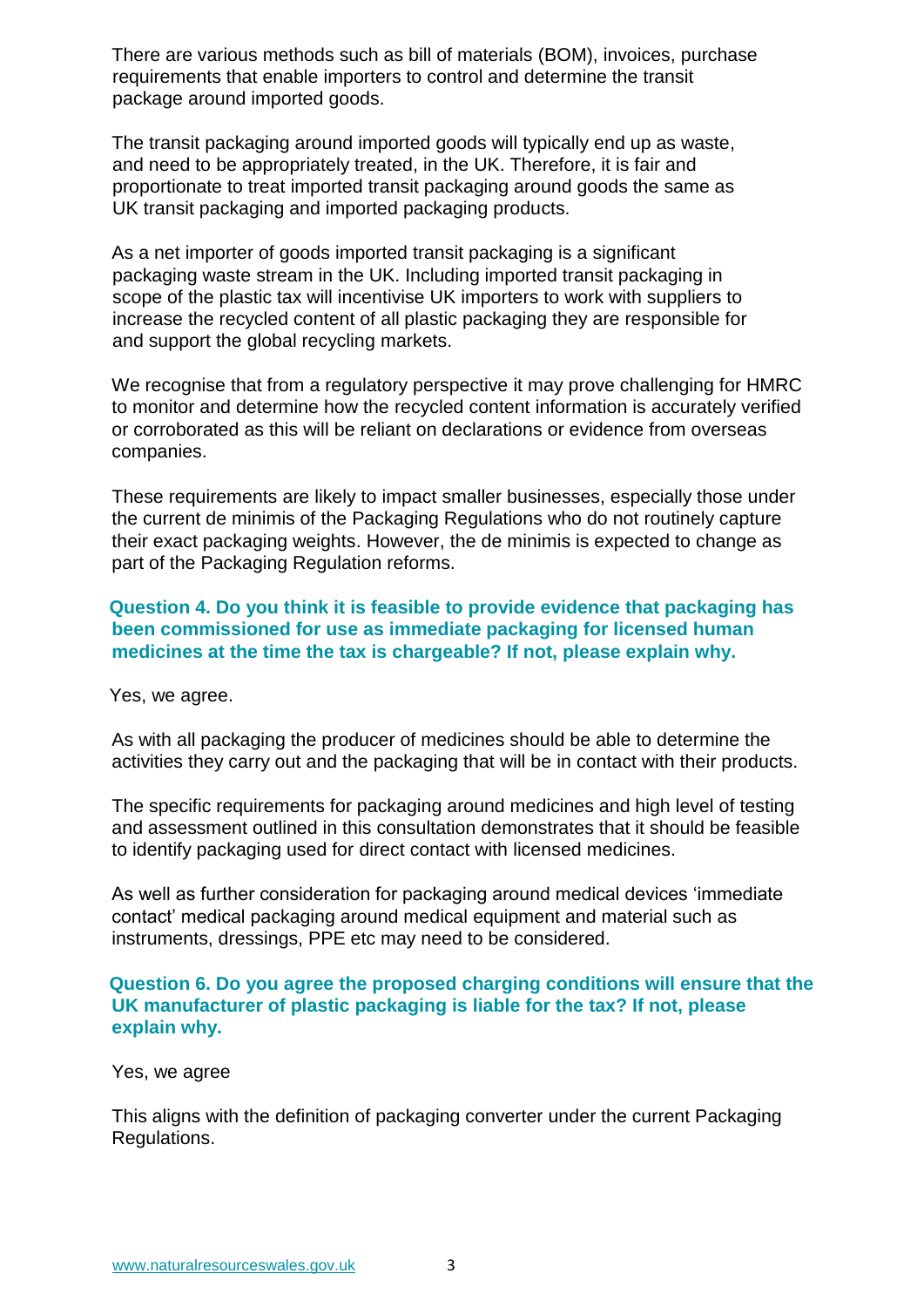#### **Question 7. Do you foresee any issues for specific packaging components due to the proposed approach of disregarding further ancillary processes for the purposes of the tax? Please explain what these issues are.**

There is a risk of double counting or missed obligation unless the first manufacturer makes it clear to any downstream processors that the tax has already been paid.

Depending on different plastic packaging products this could be complex, therefore businesses would need clear advice and guidance on the point the tax is payable for different products. Under the current Packaging Regulations an 'Agreed Positions and Technical Interpretations' document is produced by the Environment Agency that provides advice and guidance on which packaging products and activities are in scope.

#### **Question 8. Do you have any observations on the proposed treatment of imports of plastic packaging, particularly linking the tax point to "first commercial exploitation" i.e. when it is controlled, moved, stored, is subject to an agreement to sell, or otherwise used in the UK in the course or furtherance of business?**

This aligns to the current Packaging Regs where the import obligation falls to the first legal entity that owns the goods when they enter the UK.

# **Question 10. Do you agree that packaging that is damaged after the tax has become due should not be relieved? If not, please explain why you think this packaging should be relieved.**

Yes, we agree, this should not be relieved.

Damaged packaging will have been manufactured and will have the same environmental impact and need the same end of life treatment (recycling or reprocessing) as un-damaged items.

If damaged packaging is relieved from the tax there could be a risk of packaging being declared as damaged or being intentionally damaged to avoid the tax. For example, a company could offer the option of cheaper goods if a customer chooses 'damaged' packaging option.

Relieving the tax on this packaging could also be exploited in a 'carousel' type system where plastic packaging is deemed waste to avoid paying tax but then recycled to count towards recycling content to avoid tax on the new product.

#### **Question 14. Will extending joint and several liability to third-party fulfilment house operators and online marketplaces be sufficient to deter overseas sellers from non-compliance with the tax? If not, what other steps should HMRC consider?**

To be effective statutory requirements must be robustly monitored and enforced so the regulator would need to be sufficiently resourced and given appropriate powers and proportionate enforcement powers and sanctions to ensure compliance.

#### **Question 15. Do you agree with the proposed guidance and tools to help business determine if they are above or below the de minimis? What other help could the government provide?**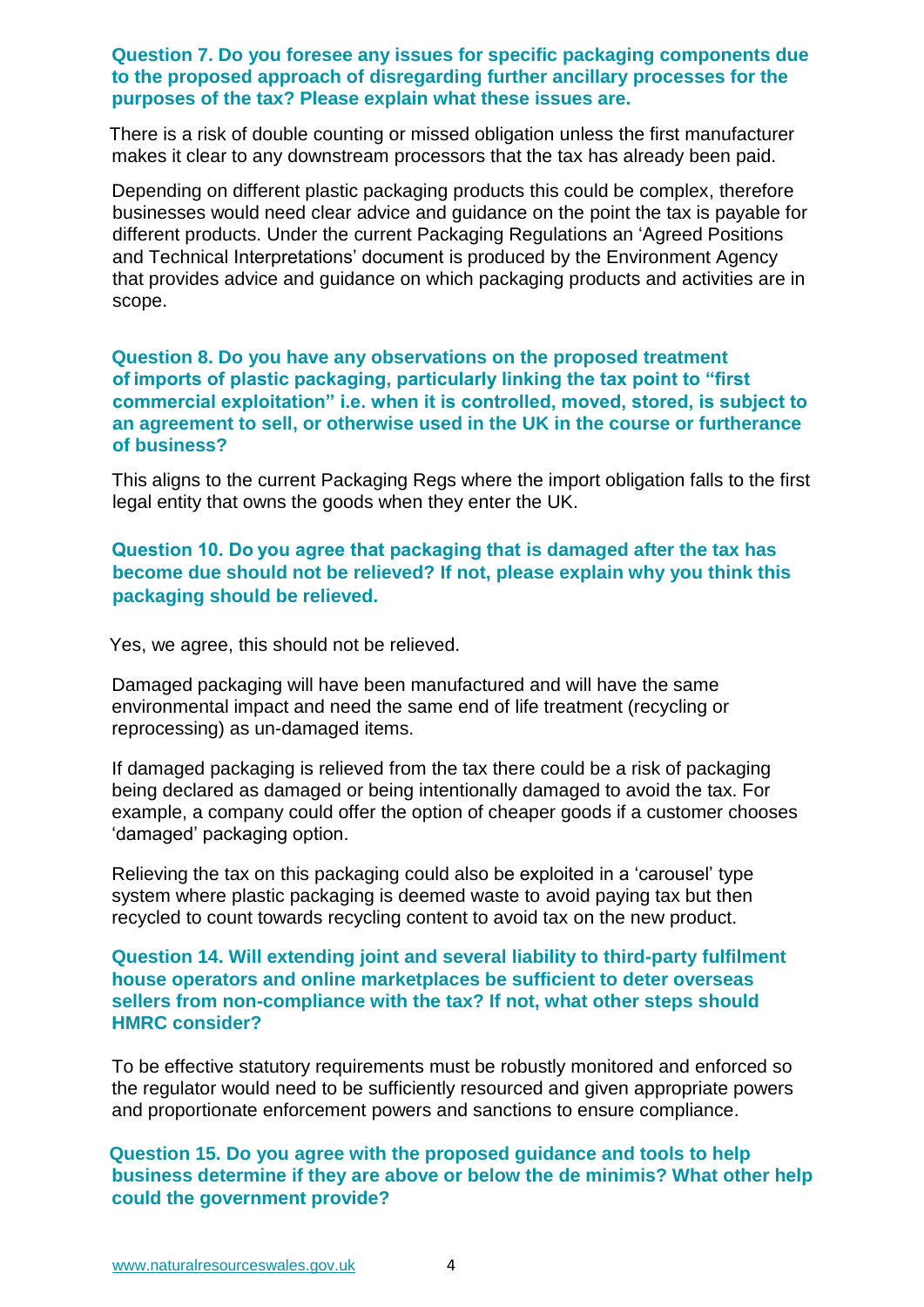Yes, we agree.

Tools and guidance provide assistance and support for businesses to determine if they are below or above the de-minimis. These tools are particularly useful for smaller businesses that are typically more likely to be below any de minimis.

Tools and guidance also support regulators in that there are standard, consistent assessment methods that are easier to check and verify.

**Question 16. Do you agree with the approach to record keeping for businesses below de minimis? If you disagree, please suggest what alternative approaches would be more appropriate and why.**

Yes, we agree.

In order for businesses to determine they are below the threshold they will have needed to perform an assessment or estimation of the packaging they manufacture or import, which may include using one of the proposed available tools. From a regulatory perspective it seems reasonable to expect that they retain those records to demonstrate they are below the threshold.

If tools are provided to assist businesses calculate if they meet the de minimis it is suggested that a reporting function is available for businesses to save their calculation to demonstrate they have completed an assessment and the result of that assessment.

If the business activities continue to be reasonably consistent (i.e. no significant changes) it would be reasonable for a business to use the same estimate until any business changes occur. Therefore, this exercise would not need to be repeated each compliance period but would require a periodic review.

A tiered approach of recording keeping depending on how close the business is to the 10 tonnes appears reasonable and proportionate.

#### **Question 17. Do you agree with the proposed forward and backward look test to apply the 10 tonne threshold? If you disagree, please suggest what would be more suitable and provide evidence to support your view.**

The current Packaging Regulations are based on the packaging handled in the previous compliance year, i.e. calendar year.

Having both a forward and backwards look does place a burden on businesses to continually monitor their activities throughout the year rather than once at the end of the year.

**Question 18. Do you agree with the government's proposal to restrict calculations of recycled plastic content to approved methods? If not, please explain why. What methods other than the proposed mass balance approach should be considered?** 

Yes, we agree.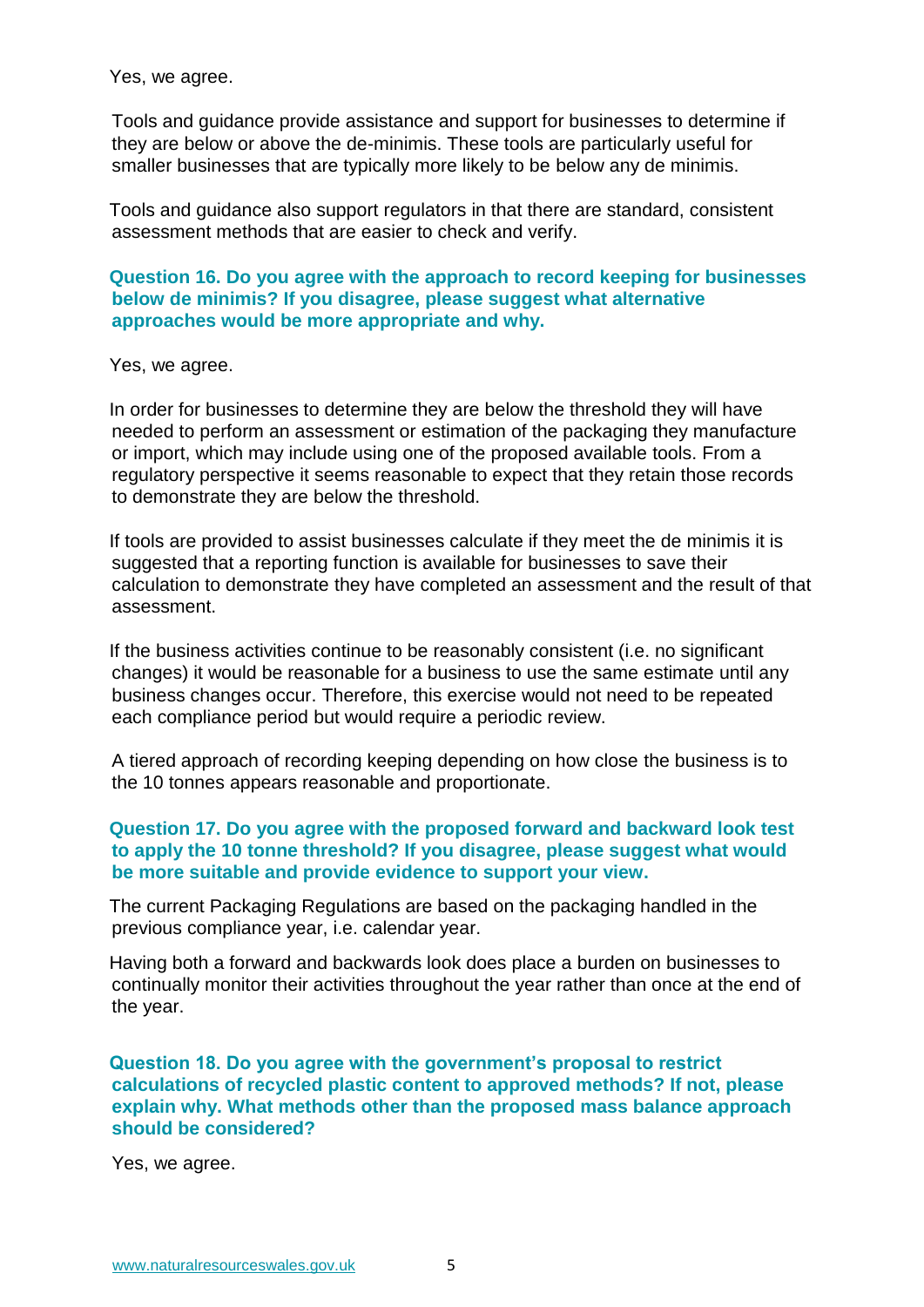Restricting the calculations methods that can be used ensures a consistent approach is taken across businesses. This will also assist HMRC in checking and validating the calculations.

**Question 19. Where businesses are importing plastic packaging with at least 30% recycled content, will it be feasible for them to obtain the mass balance evidence from overseas manufacturers? What other ways could importers demonstrate the proportion of recycled plastic?** 

Checking and validating information provided by overseas businesses is challenging and can therefore pose a higher risk of abuse or fraud.

In order for a mass balance to be properly assessed and monitored all input and output data would need to be made available, not just the packaging produced.

To avoid errors or abuse as far as possible it is recommended that mass balance is limited as far as practicable to individual 'batch' level, i.e. per run of plastic product produced. In this way the input recycled plastic data will be representative for the plastic pellet/produced. A mass balance at any higher level, e.g. more than one production line or product, would not accurately demonstrate the recycled packaging content of individual packaging products.

# **Question 20. Do you agree with the government's proposed method for calculating the weight of the packaging? If not, please explain why and how you would calculate it.**

Yes, we agree.

This aligns with the current packaging regulations that require packaging data to be 'as accurate as reasonably possible'.

#### **Question 21. Are the types of evidence within the government's list appropriate for proving recycled plastic content and the other information required by HMRC? Are there any additional sources of evidence which could be used? If so, please provide details.**

Waste exemptions, permits, and approvals will demonstrate that a company is authorised to carry out a waste management operation but will not provide evidence to show the recycled content of the outputs from these processes.

Accredited reprocessors of plastic packaging waste issue PRN's based on the plastic packaging waste that they receive to recycle. An accreditation will demonstrate that the company does recycle plastic packaging waste but will not determine the percentage of recycled plastic in the final product.

Companies producing recycled products from plastic waste can use the [Non](https://www.gov.uk/government/publications/non-packaging-plastics-quality-protocol)  [Packaging Plastics Quality Protocol](https://www.gov.uk/government/publications/non-packaging-plastics-quality-protocol) to demonstrate the recycled material they have produced is no longer waste. In order to apply this quality protocol they have to assess and test both the inputs and outputs from their process.

The current UK wide waste data tracking system development currently underway between DEFRA, the Devolved Governments and regulators will deliver improved data to show the movements of waste materials and products in the future.

**Question 22. What further due diligence could businesses reasonably conduct to ensure their products meet the relevant specifications for tonnage and recycled plastic?**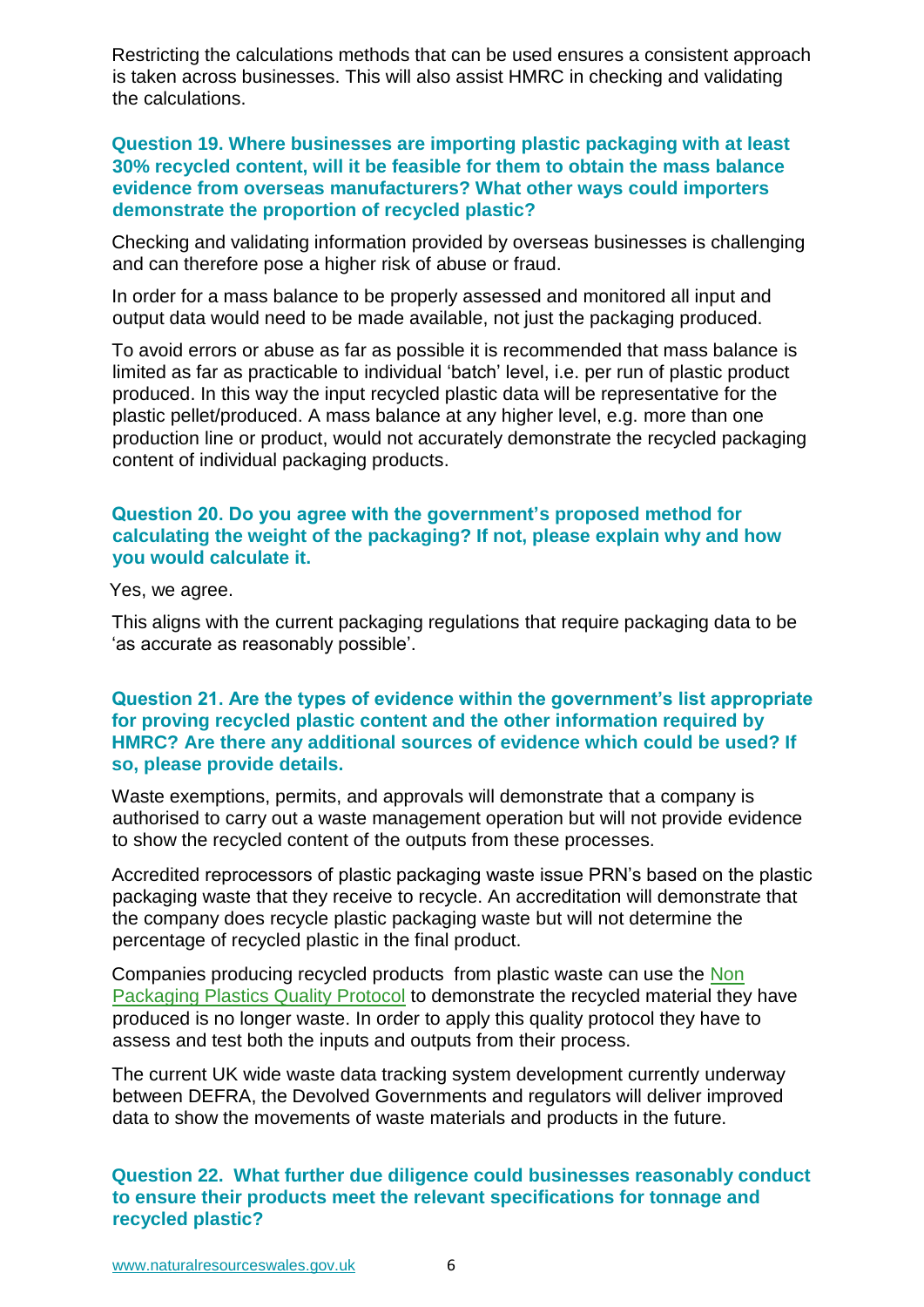Sampling and evidence used to demonstrate recycled plastic (pellet or flake) meets the requirements of the [Non Packaging Plastics Quality Protocol,](https://www.gov.uk/government/publications/non-packaging-plastics-quality-protocol) or an alternative end of waste assessment, may assist businesses in demonstrating the material contains recycled plastic and the specification and composition of the recycled material.

# **Question 24. Do you agree with the proposed information requirements to evidence the proposed export reliefs? If not, please explain how you could evidence the export.**

Yes, we agree.

#### **Question 25. Do you agree with the proposal not to relieve transport packaging used on exports? If not, do you have any suggestions on how transport packaging could be offered relief?**

To be consistent with exported packaging products if a business can demonstrate that they have directly exported transit packaging around goods then we believe this could be considered for relief. The clearest example is where a UK business loads their goods into a shipping container at their premises for direct delivery to an overseas customer they will have a clear audit trail to demonstrate the transit packaging has been exported.

Under the current Packaging Regulations third part exports can only be declared if the business can provide a clear audit trail to demonstrate the packaging has been subsequently exported by a third party. There is no allowance for assumptions or estimates. A similar approach could be considered for exported transport packaging under this tax.

#### **Question 26. Do you consider these registration requirements to be appropriate? If not, please specify why.**

Yes, we agree

# **Question 27. Do you agree that the group eligibility criteria are appropriate? If not, please specify why.**

This would not align with the current Packaging Regulations a Group registration can only be submitted by the Parent Company of a Group. The Packaging Regulations de-minimis (packaging handled and turnover) applies to the Group as a whole. When a Group registration is submitted this must include all members of the Group. If a Group Registration is not submitted, then each member of the Group must register separately.

Allowing different parts of a Group to register separately, together or in various combinations, may make it more challenging to monitor businesses to ensure all members of a Group of Companies are registered.

There may also be a potential risk of a Company registering and paying tax twice if registered as both individually and as part of a Group or a Company being included in two Group registrations.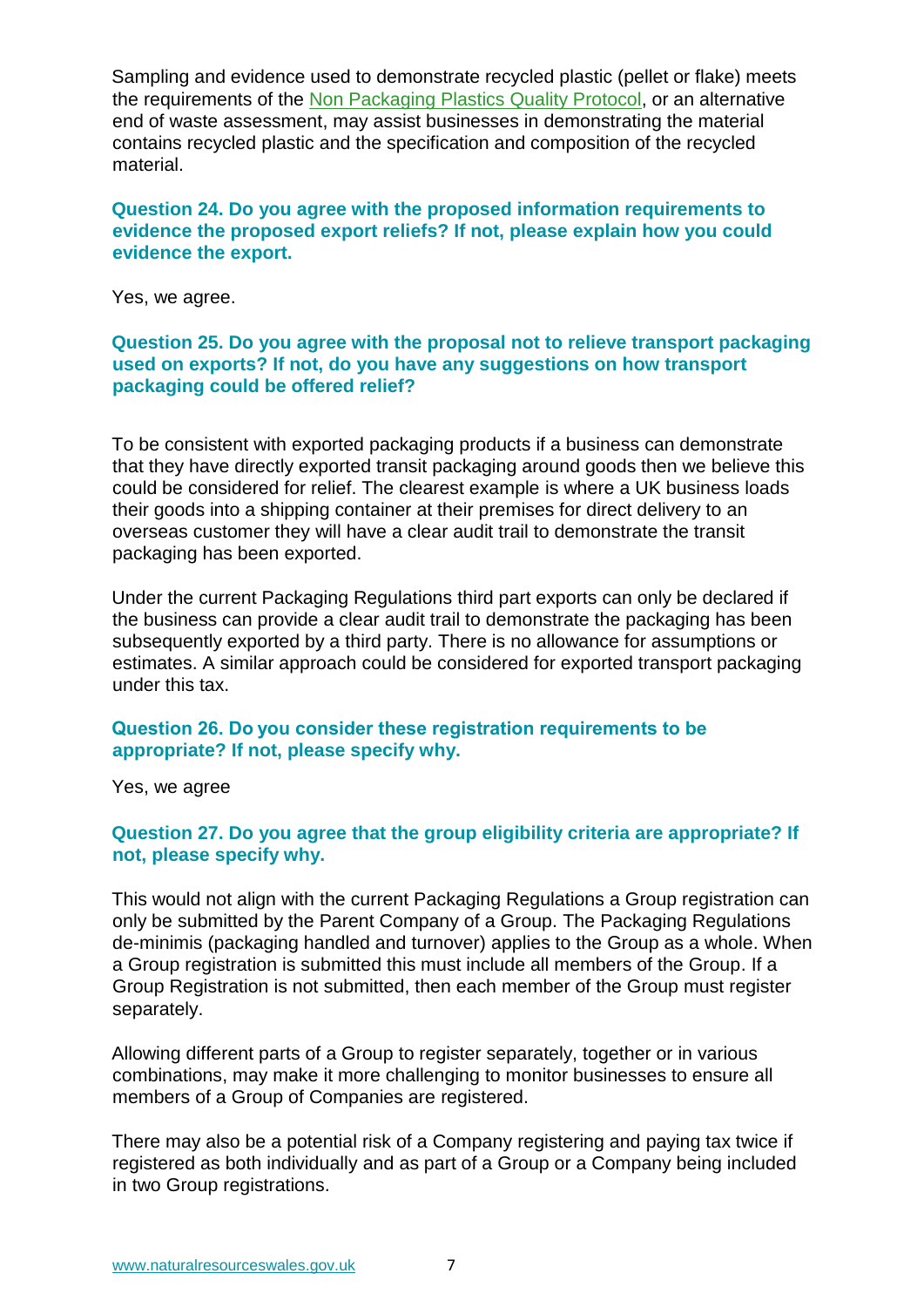# **Question 28. In your view, are businesses eligible to form a group likely to make use of this facility? If so, please estimate the value of savings that may be offered by registering and reporting as a group.**

From our experience of the Packaging Regulations businesses do make use of the Group Registration option. Our records show approximately 12% of packaging producer registrations in Wales are Group Registrations.

# **Question 30. In your view, will the reporting requirements be straightforward to comply with? If not, please provide details of any issues you expect.**

Businesses obligated as producers under the current Packaging should not have any significant issues complying with these requirements.

Businesses under the de-minimis of the current Packaging Regulations may find it more challenging initially to gather the plastic tax data but once systems are in place this would be expected to become easier for them.

The current Packaging regulations de-minimis will be reviewed as part of the reform and maybe removed.

Aligning the Plastic Tax with the reformed Packaging obligations will assist businesses reporting and complying with their obligations under both Regulations.

# **Question 33. Do you consider that HMRC's approach to powers and penalties is appropriate? If not, please specify why.**

We believe the consideration of 'Fit and Proper' for other regimes is a potentially powerful compliance tool.

To ensure efficient and effective compliance we suggest further consideration is also given to wider information sharing. This needs to include how information collected for Tax purposes can be shared with NRW (and other regulators) for the purposes of our regulation under the Packaging Regulations, and other relevant regimes, and vice versa.

Current 'Protected Tax Information' rules can be a barrier and we therefore suggest legal gateways are considered to ensure that tax payer information can be shared to;

- Assist in the HMRC in collecting tax. Example would be where HMRC need to disclose tax information as part of a request to other bodies to obtain information back that will be used to assess compliance of the tax.
- Support other regulators efforts to prevent and detect crime. Particularly where HMRC holds information or intelligence that maybe used to support regulators investigations into fraud or other criminality.

These requirements would need a data sharing agreement between regulators.

Work is already underway to determine the options for data sharing between HMRC and the regulatory bodies for the Packaging Regulations. We will work with HMRC to continue this work and consider this further.